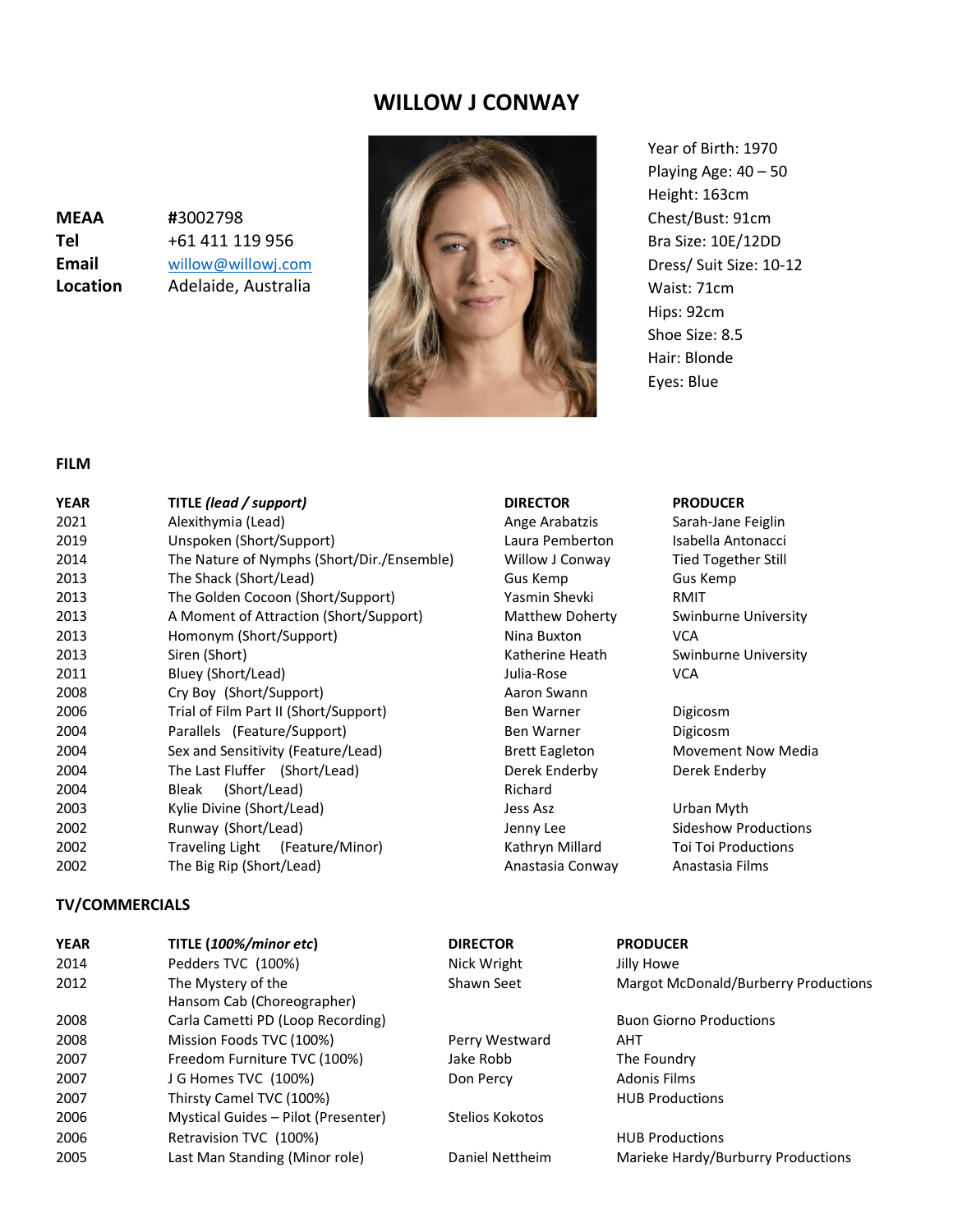| 2005<br>2004<br>2002 | Crazy John's TVC (100%)<br>Sensing Murder Ep. 4 (Lead)<br>McLeod's Daughters (Minor) | Drew Heriot<br>Karl Zwicky | Drew Heriot/Prime Time Productions<br>Millennium Television |
|----------------------|--------------------------------------------------------------------------------------|----------------------------|-------------------------------------------------------------|
| <b>THEATRE</b>       |                                                                                      |                            |                                                             |
| <b>YEAR</b>          | <b>PRODUCTION</b>                                                                    | <b>DIRECTOR</b>            | <b>VENUE / PRODUCER</b>                                     |
| 2022                 | Dance Hall Tour - King Island                                                        | Moira Finucane             | Finucane & Smith/KI Town Hall                               |
| 2021                 | Higher Order (Oyster Goddess)                                                        | Carolyn Hanna              | Hanover House/Born in a Taxi                                |
| 2021                 | Wannabe A Rabbit remake (ensemble)                                                   | Yumi Umiumare              | Meat Market Melbourne/Weave Movement Theatre                |
| 2019                 | Forbidden Laughter (ensemble)                                                        | Yumi Umimare &             | Abbotsford Convent/Butoh OUT!/                              |
|                      |                                                                                      | Maude Davey                | <b>Weave Movement Theatre</b>                               |
| 2019                 | Bitch!Dyke!Faghag!Whore (dancer)                                                     | Penny Arcade               | Scott Theatre/Royal Croquet Club/                           |
|                      |                                                                                      |                            | Adelaide Fringe Festival                                    |
| 2018                 | Wannabe A Rabbit? (ensemble)                                                         | Yumi Umiumare              | Abbotsford Convent/Weave Movement Theatre                   |
| 2017                 | 24 Decade of Popular Music (dancer)                                                  | <b>Taylor Mac</b>          | Forum Theatre/Melbourne Intl. Arts Festival                 |
| 2016                 | White Day Dream (ensemble)                                                           | Yumi Umiumare              | fortyfivedownstairs/Weave Movement Theatre                  |
| 2016                 | Dirty Pictures (lead)                                                                | Tony Reck                  | Lama Theatre/Courthouse                                     |
| 2015                 | eXit! International Butoh Exchange<br>(guest performer/ensemble)                     | Yumiko Yoshioka            | Broellin, Germany                                           |
| 2015                 | The Living Museum of Erotic Women                                                    | <b>Willow Conway</b>       | End to End Building/Bernzerk Productions                    |

of Erotic Women *(director/creator)*

2014 DasShoku *SHAKE!* Japan Tour (*ensemble*) Yumi Umiumare Various throughout Tokyo and Osaka 2014 Tied Together Still – The Living Museum Willow Conway Donkey Wheel House

2013 DasShoku *SHAKE! (ensemble)* Yumi Umiumare Darwin Arts Festival/Botanic Amphitheatre 2012 DasShoku *SHAKE! (ensemble)* Yumi Umiumare fortyfivedownstairs 2011 Queen of De-Nial *(lead)* Siena Stone Chapel off Chapel/ Short & Sweet Fest 2011 The Pond *(lead)* Kara Merrin Chapel off Chapel/ Short & Sweet Fest 2009 Dressed to Kill *(lead)* John-Paul Hussey Voodoo Trash Dolls / ABC Gallery 2008 Prostitute – Who Is She? (*various*) Catherine Simmonds Project Respect 2007 Elmo *(lead)* Benjamin Cittadini La Mama Theatre 2006 Empire *(lead)* Robert Reid Theatre in Decay/Adelaide Fringe Fest 2005 readMylips *(lead)* Chris Bunworth Yvonne Bowden Auditorium R.W.H. 2004 Empire *(lead)* Ian Pidd Theatre in Decay/Melb Fringe 2004 readMylips *(lead)* Chris Bunworth Kaliede Theatre 2003 All of Which Are American Dreams (*various*)Robert Reid Theatre in Decay/Theatreworks 2003 The Stitch *(lead)* Dario Vacirca Well Theatre/Carlton Courthouse 2002 Lucky Dip *(ensemble)* Alex Witham Zip Antics/Adelaide Fringe 2001 Measure for Measure *(lead/Isabella)* Chris Drummond ACArts/Space Theatre

| 2001 | The Season at Sarsparilla (lead/Judy)     |               | Hannah McDougall                  | <b>ACArts/Space Theatre</b>                                   |
|------|-------------------------------------------|---------------|-----------------------------------|---------------------------------------------------------------|
| 2001 | Clowns of Addiction (ensemble)            |               | Stephen Sewell                    | ACArts/Space                                                  |
| 2000 | West Side Story (support/Velma)           | Peter Dunn    |                                   | Adelaide Festival Theatre Amphitheatre                        |
| 2000 | Cyberotica (ensemble)                     | Lizzil Gay    |                                   | Brownsmart Theatre, Darwin                                    |
| 1999 | Streetcar Named Desire (Blanche DuBois)   | David Kendall |                                   | Small Price Theatre, Adelaide                                 |
| 1998 | Cowboy Mouth (lead/Cavale)                |               | Michaela Coventry                 | The Bakehouse Theatre, Adelaide                               |
|      | <b>BURLESQUE/CABARET</b>                  |               |                                   |                                                               |
| 2018 | Australian Burlesque Festival             |               | <b>National Touring Headliner</b> |                                                               |
| 2018 | <b>Burlesque Hall of Fame - Las Vegas</b> |               |                                   | Willow J Guest Performer (Movers, Shakers and Innovators)     |
| 2017 | Australian Burlesque Festival             |               | Australian Featured Icon          |                                                               |
| 2016 | Miss Burlesque Australia Competition      |               |                                   | $1st$ Place Winner – Crowned Miss Burlesque Australia 2016/17 |
| 2106 | Miss Burlesque Victoria Competition       |               |                                   | 1st Place Winner – Crowned Miss Burlesque Victoria 2016/17    |
| 2016 | Australian Burlesque Festival             |               |                                   | Willow J Solo Guest Performer                                 |
| 2016 | Chinese New Year Interpretation           |               |                                   | Willow J Solo Performer, group choreographer and dancer       |
| 2015 | The Australian Japanese                   |               |                                   | Willow J Solo Guest Performer                                 |
|      | Flim Flam Revue - Tokyo                   |               |                                   |                                                               |
| 2015 | Australian Burlesque Festival             |               |                                   | Bettie & Page Burlesque Duo                                   |
|      |                                           |               |                                   |                                                               |